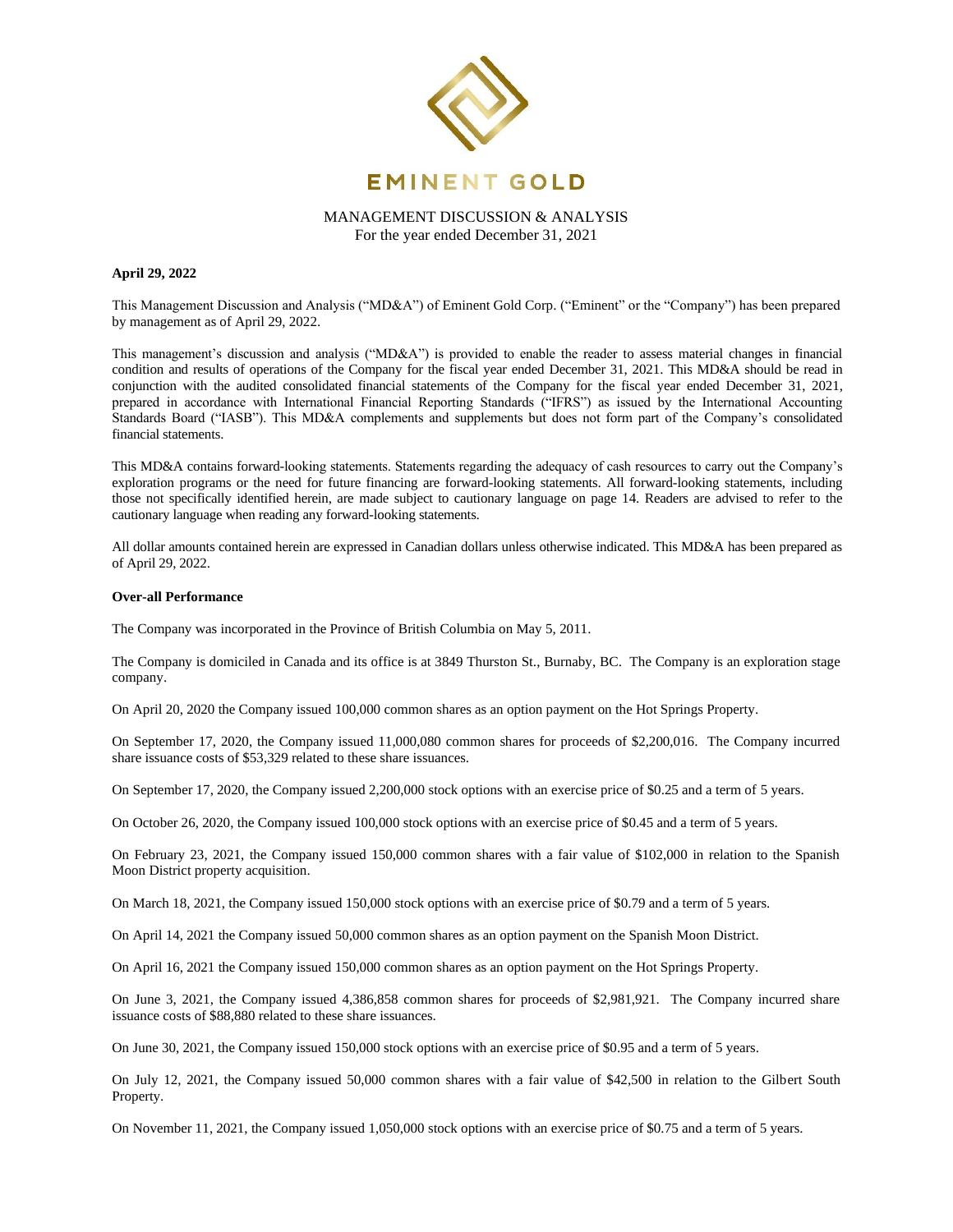

# MANAGEMENT DISCUSSION & ANALYSIS

For the year ended December 31, 2021

On December 9, 2021, the Company issued 100,000 common shares with a fair value of \$61,000 in relation to the Weepah property acquisition.

On January 25, 2022, the Company issued 150,000 common shares with a fair value of \$90,000 in relation to the Spanish Moon District property acquisition.

On February 14, 2022, the Company issued 50,000 common shares with a fair value of \$31,500 in relation to the Spanish Moon District property acquisition.

On April 20, 2022 the Company issued 300,000 common shares with a fair value of \$198,000 as an option payment on the Hot Springs Property.

## *Hot Springs Property*

On April 20, 2020, the Company received regulatory approval to complete an option agreement under which the Company may earn a 100% interest in 168 unpatented mining claims covering approximately 1,375 hectares, located in Humboldt County, Nevada. Under the terms of the agreement, the Company has up to five years to make cumulative cash payments of USD \$136,140 and cumulative share payments of 1,650,000 common shares in the capital of the Company, followed by a \$1,500,000 payment payable in cash or common shares at the option of the Company. The vendor retains a net smelter royalty of 2% which the Company may purchase in 0.1% increments for USD\$100,000 for each increment up to maximum of 1%. In addition, the Company staked an additional 111 claims totalling 927 hectares adjacent to the property subject to the option terms.

Details of payments are as outlined below:

| Latest Payment Date      | Cash (USD) |        | <b>Shares</b> |          | <b>Balloon Payment</b> |
|--------------------------|------------|--------|---------------|----------|------------------------|
| <b>Effective Date</b>    | \$36,140   | (paid) | 100,000       | (issued) |                        |
| <b>First Anniversary</b> | \$25,000   | (paid) | 150,000       | (issued) |                        |
| Second Anniversary       | \$25,000   | (paid) | 300,000       | (issued) |                        |
| Third Anniversary        | \$25,000   |        | 300,000       |          |                        |
| Fourth Anniversary       | \$25,000   |        | 300,000       |          |                        |
| <b>Fifth Anniversary</b> | nil        |        | 500,000       |          | \$1,500,000            |
| Total                    | \$136,140  |        | 1,650,000     |          | \$1,500,000            |

## *Weepah*

On December 14, 2020 the Company entered into an option agreement to acquire a 100% interest in the Weepah claims in Esmeralda County, Nevada, USA. In order to acquire the option, the Company is required to pay payments of US \$1,000,000, and issue 500,000 common shares. The Company issued to a finder 5,000 common shares with a fair value of \$3,150 and will pay US\$5,000 in cash. The optionor maintain a 3% net smelter royalty. The Company may make cumulative payments of US\$2,500,000 to reduce the royalties payable on the entirety of the property to 2%.

A summary of payments is outlined below:

|                             | Cash        |        | <b>Shares</b> |          |  |
|-----------------------------|-------------|--------|---------------|----------|--|
| <b>Latest Payment Date</b>  | (USD)       |        |               |          |  |
| <b>Effective Date</b>       | \$50,000    | (paid) |               |          |  |
| 5 days of exchange approval |             |        | 50,000        | (issued) |  |
| <b>First Anniversary</b>    | \$100,000   | (paid) | 100,000       | (issued) |  |
| Second Anniversary          | \$200,000   |        | 150,000       |          |  |
| Third Anniversary           | \$250,000   |        | 200,000       |          |  |
| <b>Fourth Anniversary</b>   | \$400,000   |        |               |          |  |
| Total                       | \$1,000,000 |        | 500,000       |          |  |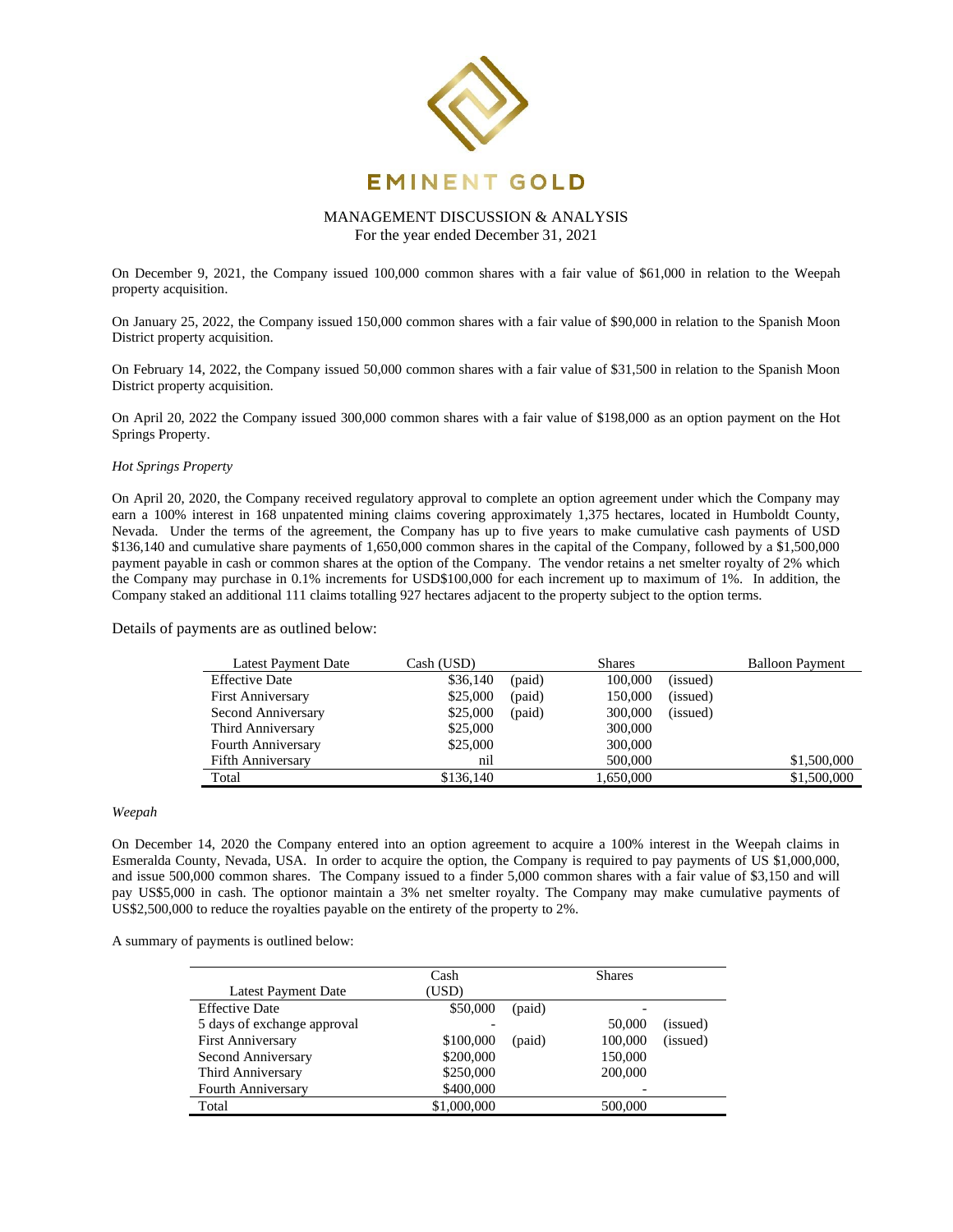

On October 20, 2020, the Company paid one optionor US\$12,540 for the claims and paid US\$10,000 for the royalty. The Company is required to pay annual royalty of US\$25,000 for both optionors thereafter.

*Spanish Moon District*

On January 27, 2021, the Company entered into an option agreements to acquire 100% of the Spanish Moon Property and 87.5% of the Barcelona Property, collectively known as the Spanish Moon District, by making cumulative cash payments of USD\$1,395,000 and issuing 1,250,000 common shares. There optionors maintain a Net Smelter Royalty (NSR) of 3% on the Property. The Company may make cumulative payments of US\$1.0 million to reduce the royalties payable on the entirety of the Property to 2%. The Company is responsible for Property holding costs during the duration of the option agreement.

A summary of payments on the Spanish Moon property is outlined below:

|                             | Cash      |        |               |          |  |
|-----------------------------|-----------|--------|---------------|----------|--|
| <b>Latest Payment Date</b>  | (USD)     |        | <b>Shares</b> |          |  |
| <b>Effective Date</b>       | \$50,000  | (paid) |               |          |  |
| 5 days of exchange approval |           |        | 150,000       | (issued) |  |
| <b>First Anniversary</b>    | \$75,000  | (paid) | 150,000       | (issued) |  |
| Second Anniversary          | \$125,000 |        | 200,000       |          |  |
| Third Anniversary           | \$250,000 |        | 250,000       |          |  |
| <b>Fourth Anniversary</b>   | \$250,000 |        | -             |          |  |
| Total                       | \$750,000 |        | 750.000       |          |  |

A summary of payments on the Barcelona property is outlined below:

|                             | Cash      |               |         |          |
|-----------------------------|-----------|---------------|---------|----------|
| <b>Latest Payment Date</b>  | (USD)     | <b>Shares</b> |         |          |
| <b>Effective Date</b>       | \$20,000  | (paid)        |         |          |
| 5 days of exchange approval |           |               | 50,000  | (issued) |
| <b>First Anniversary</b>    | \$25,000  | (paid)        | 50,000  | (issued) |
| Second Anniversary          | \$25,000  |               | 100,000 |          |
| Third Anniversary           | \$25,000  |               | 100,000 |          |
| Fourth Anniversary          | \$25,000  |               | 200,000 |          |
| <b>Firth Anniversary</b>    | \$525,000 |               |         |          |
| Total                       | \$645,000 |               | 500,000 |          |

#### *Gilbert South*

On June 24, 2021 the Company entered into an option agreement to acquire a 100% interest in the Gilbert South Project in Nevada, USA. In order to acquire the option, the Company is required to make payments of US \$875,000, issue 500,000 common shares and incur US \$100,000 in expenditures.

A summary of payments is outlined below:

|                          | Cash      |        |               |          |
|--------------------------|-----------|--------|---------------|----------|
| Latest Payment Date      | (USD)     |        | <b>Shares</b> |          |
| <b>Effective Date</b>    | \$25,000  | (paid) | 50,000        | (issued) |
| <b>First Anniversary</b> | \$50,000  |        | 100,000       |          |
| Second Anniversary       | \$100,000 |        | 150,000       |          |
| Third Anniversary        | \$100,000 |        | 200,000       |          |
| Fourth Anniversary       | \$100,000 |        |               |          |
| <b>Firth Anniversary</b> | \$500,000 |        |               |          |
| Total                    | \$875,000 |        | 500,000       |          |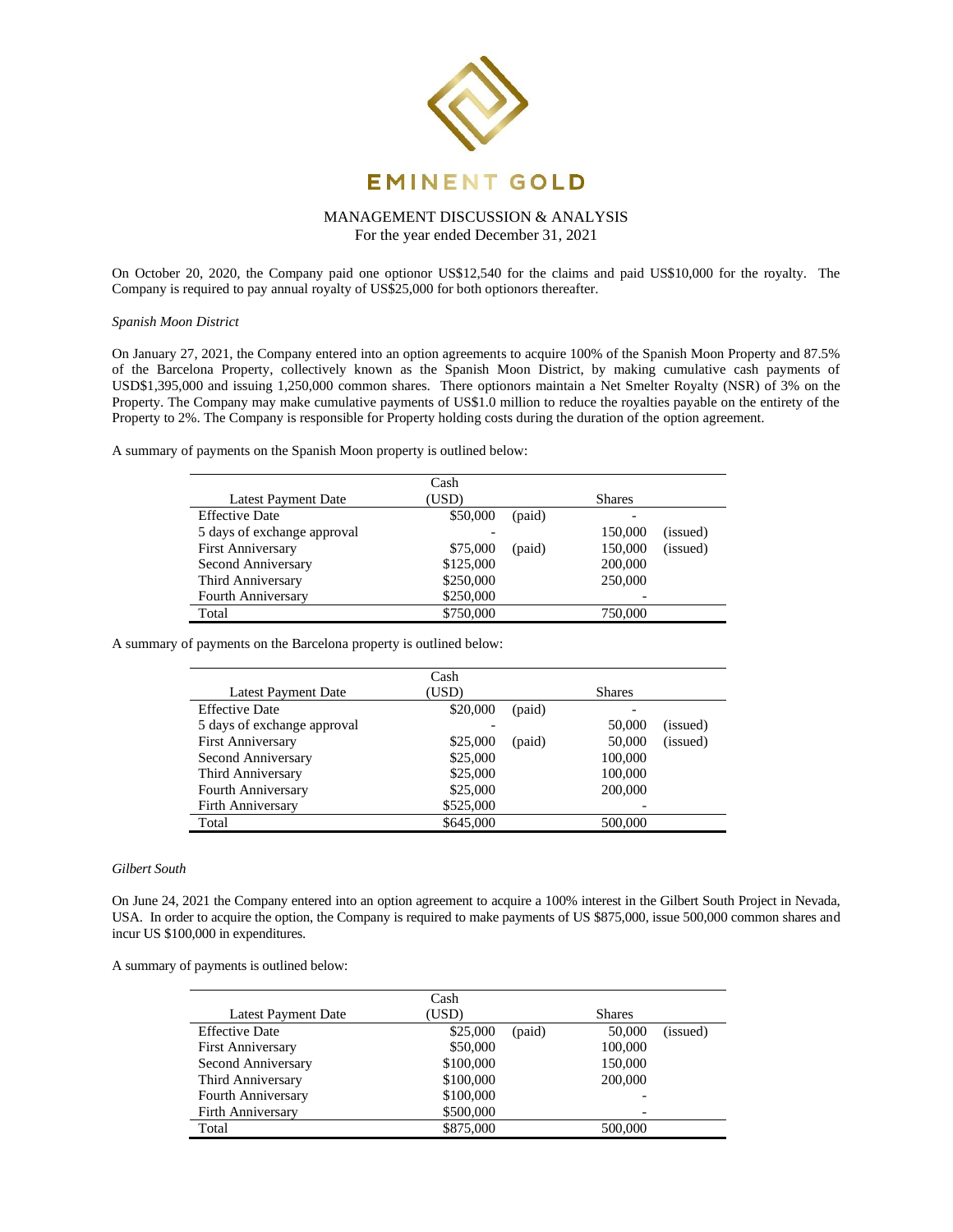

MANAGEMENT DISCUSSION & ANALYSIS

For the year ended December 31, 2021

Costs incurred with respect to the properties are summarized below:

|                                   | <b>Hot Springs</b> | Weepah          | <b>Spanish Moon</b> |         | <b>District</b> |         | <b>Gilbert</b><br>South |  | <b>Total</b> |
|-----------------------------------|--------------------|-----------------|---------------------|---------|-----------------|---------|-------------------------|--|--------------|
| <b>Acquisition Costs</b>          |                    |                 |                     |         |                 |         |                         |  |              |
| Balance, December 31, 2019        | \$                 | \$              | \$                  |         | \$              |         | \$                      |  |              |
| <b>Additions</b>                  | 157,908            | 127,410         |                     | 49,139  |                 |         | 334,457                 |  |              |
| Balance, December 31, 2020        | 157,908            | 127,410         |                     | 49,139  |                 |         | 334,457                 |  |              |
| Additions                         | 298,540            | 310,809         |                     | 282,929 |                 | 132,407 | 1,024,685               |  |              |
| Balance, December 31, 2021        | 456,448            | 438,219         |                     | 332,068 |                 | 132,407 | 1,359,142               |  |              |
|                                   |                    |                 |                     |         |                 |         |                         |  |              |
| <b>Deferred Exploration Costs</b> |                    |                 |                     |         |                 |         |                         |  |              |
| Balance, December 31, 2019        |                    |                 |                     |         |                 |         |                         |  |              |
| Consulting (Note 8)               | 167,213            | 6,255           |                     |         |                 |         | 173,468                 |  |              |
| Claim maintenance                 | 76,022             |                 |                     |         |                 |         | 76,022                  |  |              |
| <b>Rock Sampling</b>              | 77,789             |                 |                     |         |                 |         | 77,789                  |  |              |
| Assays                            | 106,462            |                 |                     |         |                 |         | 106,462                 |  |              |
| Other                             | 15,369             |                 |                     |         |                 |         | 15,369                  |  |              |
| Balance, December 31, 2020        | 442,855            | 6.255           |                     |         |                 |         | 449.110                 |  |              |
| Consulting (Note 8)               | 45,550             | 181,858         |                     | 194,886 |                 | 123.642 | 545,936                 |  |              |
| Analytics                         | 11.780             | 25,000          |                     | 6,061   |                 | 165,348 | 208,189                 |  |              |
| Drilling preparation              | 43,868             |                 |                     |         |                 |         | 43,868                  |  |              |
| Rock Sampling                     |                    | 114,535         |                     |         |                 |         | 114,535                 |  |              |
| Geophysics                        | 124,162            |                 |                     |         |                 |         | 124,162                 |  |              |
| Assays                            |                    | 208,892         |                     | 76.083  |                 | 111,187 | 396,162                 |  |              |
| Other                             | 16,518             | 28,023          |                     | 43,094  |                 | 23,371  | 111,006                 |  |              |
| Balance, December 31, 2021        | 684,733            | 564,563         |                     | 320,124 |                 | 423,548 | 1,992,968               |  |              |
|                                   |                    |                 |                     |         |                 |         |                         |  |              |
| <b>Total</b>                      |                    |                 |                     |         |                 |         |                         |  |              |
| Balance, December 31, 2020        | \$<br>600,763      | \$<br>133,665   | \$                  | 49,139  | \$              |         | \$<br>783,567           |  |              |
| Balance, December 31, 2021        | \$<br>1,141,181    | \$<br>1,002,782 | \$                  | 652,192 | \$              | 555,955 | \$<br>3,352,110         |  |              |

# **Selected Annual Information**

|                                                                                                                                                         | Year Ended<br>December 31.<br>2021 |                                                                   | Year Ended<br>December 31.<br>2020 |                                            |                     | Year Ended<br>December 31.<br>2019 |
|---------------------------------------------------------------------------------------------------------------------------------------------------------|------------------------------------|-------------------------------------------------------------------|------------------------------------|--------------------------------------------|---------------------|------------------------------------|
| Selected operations data<br>Loss for the year<br>Weighted number of shares outstanding<br>Loss per share                                                | \$                                 | 1,212,855<br>38,800,239<br>0.03                                   | \$                                 | 1,272,588<br>28,296,412<br>0.04            | <sup>\$</sup>       | 82,008<br>18,001,105<br>0.00       |
| Selected balance sheet data<br>Net working capital (deficiency)<br>Total assets<br>Total long-term liabilities<br>Net shareholders' equity (deficiency) | \$<br>\$<br>\$<br>\$               | 1,295,409<br>4,925,385<br>$\overline{\phantom{0}}$<br>(3,928,275) | \$<br>\$<br>\$<br>\$               | 1,496,896<br>2,414,087<br>۳<br>(2,715,420) | S<br>\$<br>\$<br>\$ | 676,048<br>699.840<br>676,048      |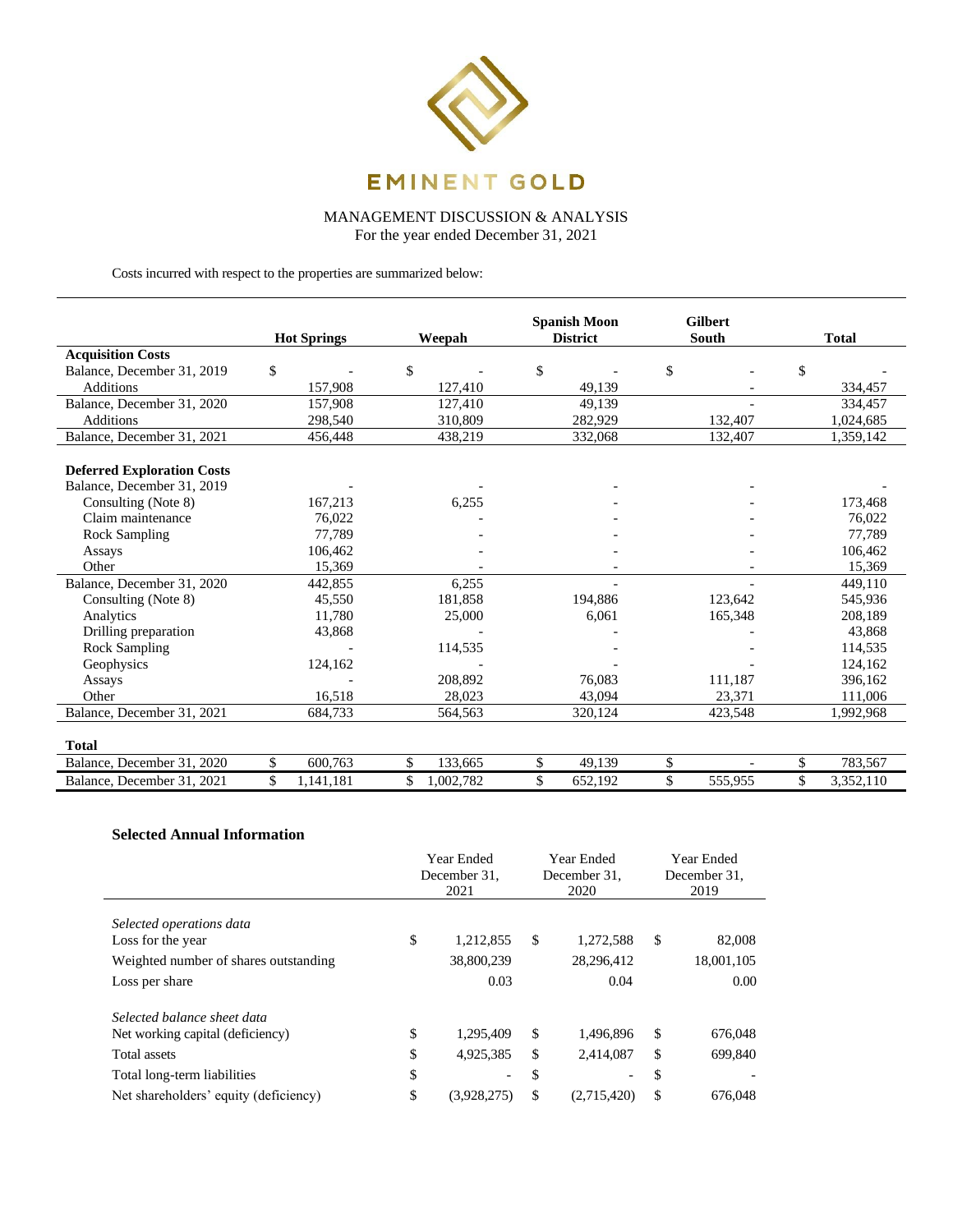

## **Results of Operations**

For the years ended December 31, 2021 and 2020, the Company reported net losses of \$1,212,855 and \$1,272,588, respectively.

The net loss before income taxes during the years ended December 31, 2021 and 2020 are summarized below.

|                                         | 2021    |           |    | 2020      |
|-----------------------------------------|---------|-----------|----|-----------|
| General and administrative              | \$      | 76,289    | \$ | 24,616    |
| Professional fees                       |         | 121,566   |    | 81,887    |
| Insurance                               |         | 31,853    |    | 4,444     |
| Marketing and shareholder communication |         | 108,147   |    | 3,455     |
| Consulting fees                         | 294,555 |           |    | 310,408   |
| Transfer agent and filing fees          |         | 69,670    |    | 30,444    |
| Stock based compensation                |         | 239,990   |    | 680,666   |
| Property investigation and exploration  |         | 270,785   |    | 136,668   |
|                                         | S       | 1,212,855 | \$ | 1,272,588 |

Professional fees increased by \$39,679 as a result of the Company's increased activity related to acquisition of the Spanish Moon District and the Gilbert South property.

Consulting fees decreased by \$15,853 as the Company focused more consulting work on the properties rather than for operating expenses.

Transfer agent and filing fees increased by \$39,226 as a result of fees incurred with the private placement, issuance of share for property option payments and fees related to the TSX Venture listing.

Stock based compensation varies based upon option grants and terms of such grants.

Property investigation increased as a result of the Company actively evaluating additional properties to incorporate into the Company's portfolio.

## **Summary of Quarterly Results**

|                                  | O4<br>2021    | O3<br>2021  | О2<br>2021  | Q1<br>2021  | 04<br>2020   | Q3<br>2020  | O <sub>2</sub><br>2020 | O1<br>2020 |
|----------------------------------|---------------|-------------|-------------|-------------|--------------|-------------|------------------------|------------|
| Net Income (Loss) for the period | $$$ (398,032) | \$(190.840) | \$(343,323) | \$(280,660) | \$(152,040)  | \$(947,138) | \$(125.741)            | \$(47,669) |
| Income (Loss) per share          | (0.01)        | (0.00)      | (0.01)      | (0.01)      | (0.00)<br>\$ | (0.04)      | (0.00)                 | (0.00)     |

Fiscal 2020's quarterly results have remained consistent from quarter to quarter as the Company continues to increase activity related to financing and investing activities. 2020 Q3 was significantly increased compared to the other periods as a result of stock options issued during the quarter.

Fiscal 2021's quarterly results have remained consistent from quarter to quarter with fluctuations being a result of stock based compensation, which is expensed as options are issued.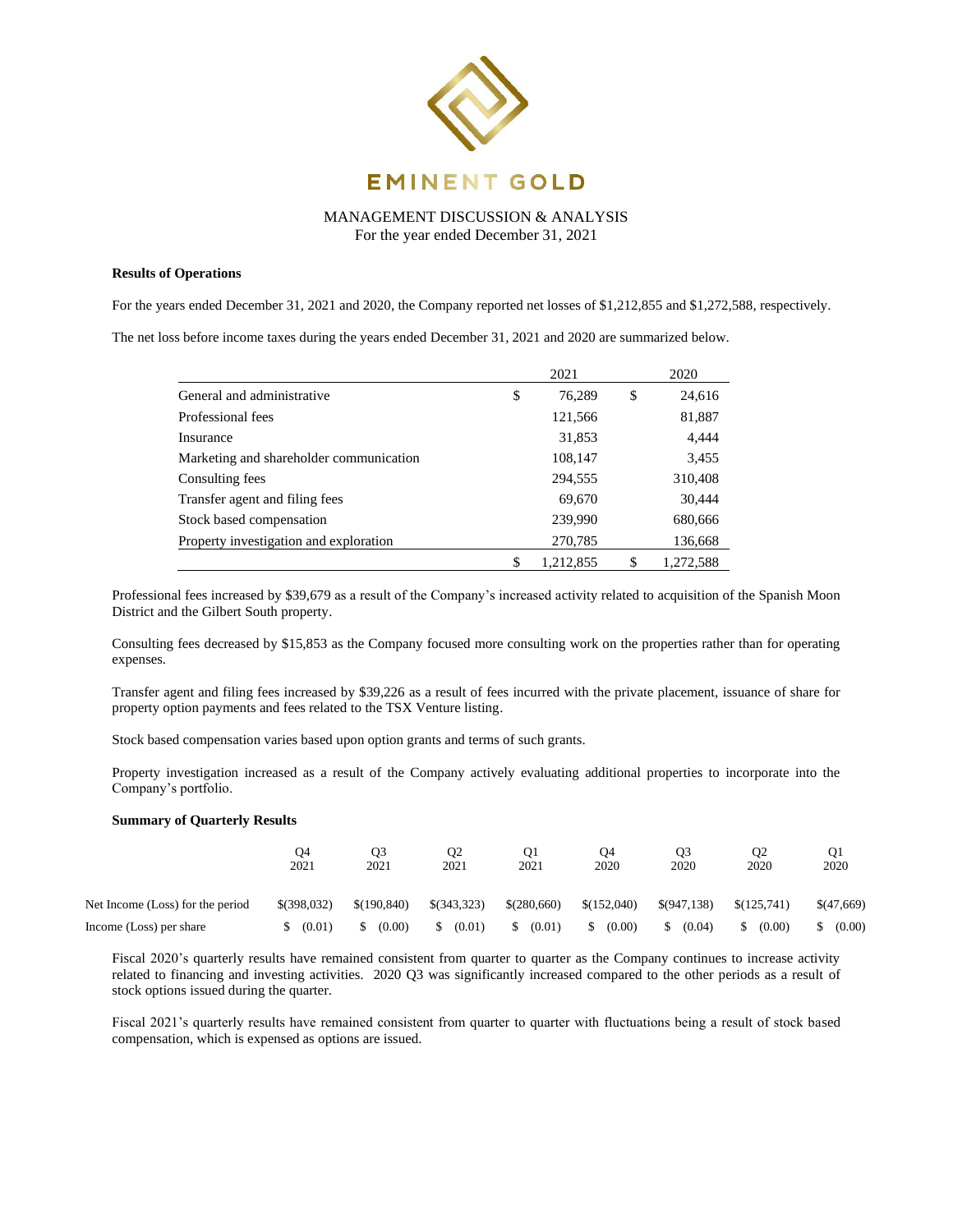

## **Liquidity and Capital Resources**

The Company reported a working capital of \$1,295,409 at December 31, 2021 compared to working capital of \$1,496,896 as at December 31, 2020. As at December 31, 2021, the Company had net cash on hand of \$1,163,520 (2020 - \$1,564,945).

Current assets excluding cash at December 31, 2021 consisted of receivables of \$29,695 which consists of GST receivable (2020 - \$22,265) and prepaid expenses of \$380,060 (2020 - \$43,310).

Current liabilities as at December 31, 2021 consist of accounts payable of \$277,866 (2020 - \$133,624).

There can be no assurance that the Company will have sufficient financing to meet its future capital requirements or that additional financing will be available on terms acceptable to the Company in the future.

## **Off-Balance Sheet Arrangements**

The Company does not utilize off-balance sheet arrangements.

## **Transactions with Related Parties**

During the year end December 31, 2021, the Company paid 1950 Consulting Services Ltd., a Company controlled by an officer \$90,000 (2020 - \$75,000) for consulting services and paid NW Capital Corp. a Company controlled by an officer, \$Nil (2020 - \$5,250) for rent.

During the year end December 31, 2021, the Company paid PBJR Consulting Inc., a Company controlled by an officer and director, \$180,000 (2020 - \$215,000) for executive consulting services.

During the year ended December 31, 2021, the Company paid Daniel McCoy, a director, \$10,125 (2020 - \$Nil) for consulting services and \$17,707 (2020 - \$Nil) for exploration services, which are included in the statement of comprehensive loss. In addition, the Company him  $$103,050$  which has been included in exploration and evaluation assets (2020 –  $$Nil$ ).

Included in stock based compensation is \$184,748 (2020 - \$349,913) related to stock options granted to officers and directors.

Included in accounts payable is \$8,080 (2020 - \$30,866) owing to a director and an officer of the Company.

## **Fourth Quarter**

During the fourth quarter, the Company incurred expenses as outlined below:

|                                          | 2021 |         |    | 2020       |
|------------------------------------------|------|---------|----|------------|
| General and administrative               | \$   | 65,577  | \$ | 16,852     |
| Professional fees                        |      | 34,666  |    | 53,041     |
| Insurance                                |      | 7,850   |    | 4,444      |
| Marketing and shareholder communications |      | 40,179  |    | 3,455      |
| Consulting fees                          |      | 67,500  |    | 79,308     |
| Transfer agent and filing fees           |      | 6,581   |    | 18,578     |
| Stock based compensation                 |      | 79,165  |    | (106, 834) |
| Property investigation and exploration   |      | 96,514  |    | 83,196     |
| Net loss before income taxes             |      | 398,032 | S  | 152,040    |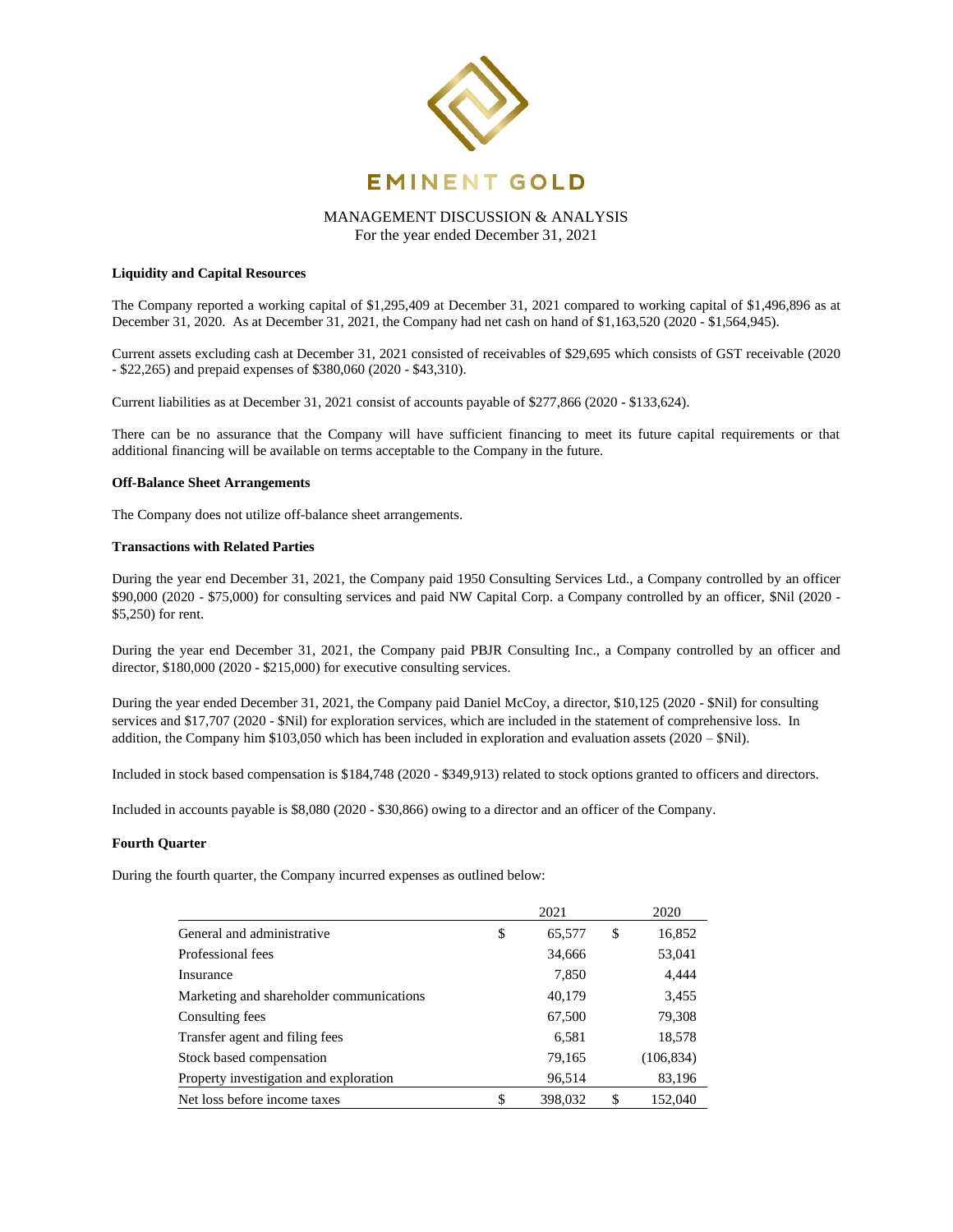

# **Critical Judgments in Applying Accounting Policies and Key Sources of Estimation Uncertainty**

The critical judgements and estimates that management has made in the process of applying the Company's accounting policies and that have the most significant effect on the amounts recognized in the audited consolidated financial statements for the year ended December 31, 2021 are consistent with those applied in the preparation of and as disclosed in Note 4 to the Company's audited consolidated financial statements for the year ended December 31, 2021 and include the following:

## Critical judgments

The critical judgments, apart from those involving estimations, that management has made in the process of applying the Company's accounting policies and that have the most significant effect on the amounts recognized in the consolidated financial statements are as follows:

#### *Going concern*

The assessment of the Company's ability to continue as a going concern and to raise sufficient funds to pay for its ongoing operating expenditures and meet its liabilities for the ensuing year involves significant judgment based on historical experience and other factors, including expectation of future events that are believed to be reasonable under the circumstances.

## *Impairment of long-lived assets*

The carrying value and the recoverability of long-lived assets, including exploration and evaluation assets, are evaluated at each reporting date. Management assesses for indicators of impairment, which includes assessing whether facts or circumstances exist that suggest the carrying amount exceeds the recoverable amount.

## Key sources of estimation uncertainty

The key assumptions management has made about the future and other major sources of estimation uncertainty at the date of the statement of financial position that have significant risk of resulting in a material adjustment to the carrying amounts of assets and liabilities within the next financial year are as follows:

#### *Income Taxes*

The Company recognizes deferred tax assets for deductible temporary differences, unused tax losses and other income tax deductions only to the extent that it is probable that taxable profit will be available against which the deductible temporary differences, unused tax losses and other income tax deductions can be utilized. In assessing the probability of realizing the income tax benefits of deductible temporary differences, unused tax losses and other income tax deductions, management makes estimates related to expectations of future taxable income, applicable tax planning opportunities, expected timing of reversals of existing temporary differences and the likelihood that tax positions taken will be sustained upon examination by applicable tax authorities. The likelihood that tax positions taken will be sustained upon examination by applicable tax authorities is assessed based on individual facts and circumstances of the relevant tax position evaluated in light of all available evidence.

As at December 31, 2021 and 2020, the Company has not recognized any deferred tax assets for deductible temporary differences. Changes in any of the above-mentioned estimates can materially affect the amount of income tax assets recognized. In addition, where applicable tax laws and regulations are either unclear or subject to varying interpretations, changes in these estimates can occur that materially affect the amounts of income tax assets recognized. The Company reassesses unrecognized income tax assets at the end of each reporting period.

#### *Valuation of stock-based compensation*

The Company uses the Black-Scholes option pricing model for valuation of stock-based compensation. Option pricing models require the input of subjective assumptions including expected price volatility, interest rate and forfeiture rate. Changes in the input assumptions can materially affect the fair value estimate and the Company's earnings and equity reserves.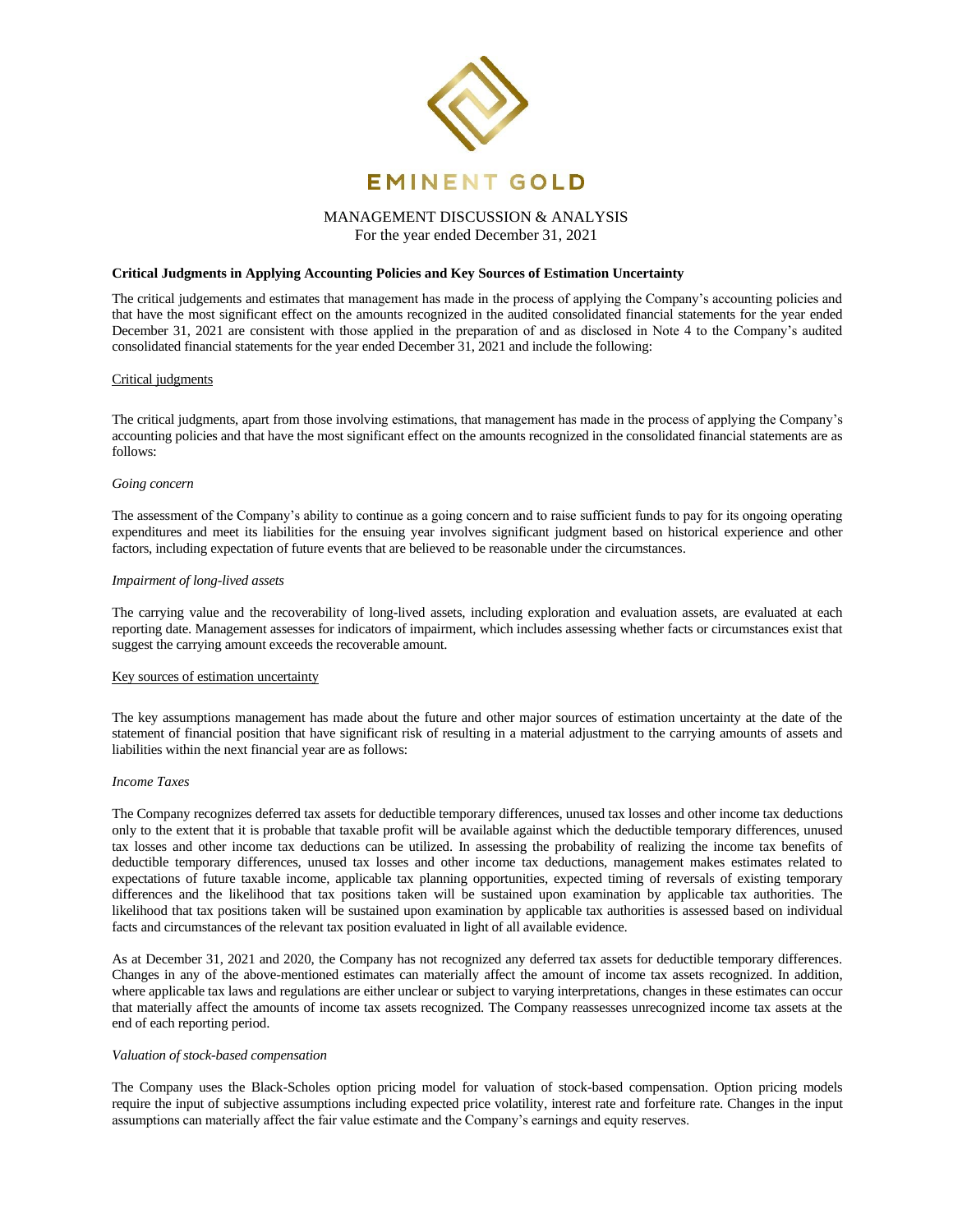

#### **Proposed Transactions**

At the time of this report, the Company is not contemplating any proposed transactions.

#### **Critical Accounting Estimates**

Not applicable to Venture Issuers.

#### **Changes in Accounting Policies including Initial Adoption**

There were no changes in accounting policies during the year. Refer to Note 2 of the financial statements for the Company's significant accounting policies and future changes to accounting standards.

Exploration-stage mineral exploration companies face a variety of risks and, while unable to eliminate all of them, Eminent aims at managing and reducing such risks as much as possible. Few exploration projects successfully achieve development stage, due to factors that cannot be predicted or anticipated, and even one such factor may result in the economic viability of a project being detrimentally impacted such that it is neither feasible nor practical to proceed. Eminent closely monitors its activities and those factors that could impact them, and employs experienced consultants to assist in its risk management and to make timely adequate decisions. Environmental laws and regulations could also impact the viability of a project. Eminent has ensured that it has complied with these regulations, but there can be changes in legislation outside Eminent's control that could also add a risk factor to a project.

#### **Financial Instruments and Other Instruments**

The carrying amounts of cash, receivables, and accounts payable approximate fair value because of the short-term maturity of these items.

## **Other Requirements**

Summary of Outstanding Share Data as at April 29, 2022:

Authorized: Unlimited number of common shares without par value.

Issued and outstanding: 41,572,738 common shares.

#### Options and Warrants

Stock options:

|                    | <b>Options</b> |                       |      |  |
|--------------------|----------------|-----------------------|------|--|
| <b>Expiry date</b> | outstanding    | <b>Exercise price</b> |      |  |
| September 17, 2025 | 2,200,000      | \$                    | 0.25 |  |
| October 26, 2025   | 100,000        | S                     | 0.45 |  |
| March 18, 2026     | 150,000        | S                     | 0.79 |  |
| June 30, 2026      | 150,000        | \$                    | 0.95 |  |
| November 11, 2026  | 1,050,000      | \$                    | 0.75 |  |
| April 26, 2027     | 150,000        | \$.                   | 0.65 |  |

The Company has no warrants outstanding.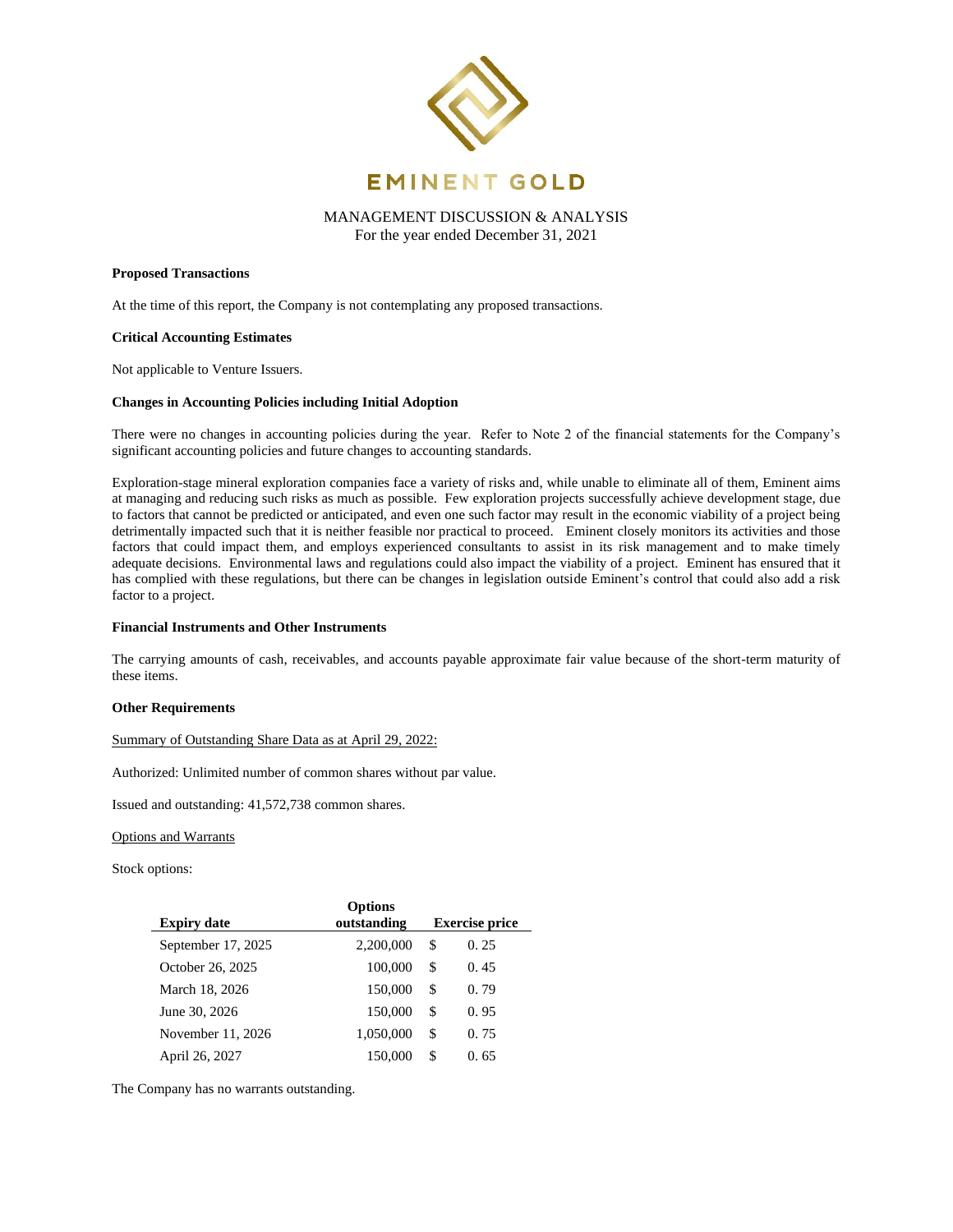

## **Outlook**

The Company may require additional funding for its corporate and overhead expenses in the immediate future, as any increase in corporate activity or material acquisition will require additional financing. Many factors influence the Company's ability to raise funds, including the health of the capital market and the Company's track record. There is no guarantee that the Company will be able to secure additional financings in the future at terms that are favourable, or at all.

#### **Risks and Uncertainties**

The Company's business remains mineral property acquisition, exploration and development business and as a result it may be exposed to a number of operational, financial, regulatory and other risks and uncertainties that are typical in the natural resource industry and common to other companies in the exploration and development stage. These risks may not be the only risks faced by the Company. Additional risks and uncertainties not presently known by the Company or which are presently considered immaterial could adversely impact the Company's business, results of operations, and financial performance in future periods.

## *COVID-19 Pandemic*

The Company's business, operations, and financial condition, and the market price of the common shares could be materially and adversely affected by the outbreak of epidemics or pandemics or other health crises, including the recent outbreak of COVID-19. To date, there have been a large number of temporary business closures, quarantines, and a general reduction in consumer activity in a number of countries. The outbreak has caused companies and various international jurisdictions to impose travel, gathering and other public health restrictions. While these effects are expected to be temporary, the duration of the various disruptions to businesses locally and internationally and the related financial impact cannot be reasonably estimated at this time. Similarly, the Company cannot estimate whether or to what extent this outbreak and the potential financial impact may extend to countries outside of those currently impacted. Such public health crises can result in volatility and disruptions in the supply and demand for precious and base metals, global supply chains and financial markets, as well as declining trade and market sentiment and reduced mobility of people, all of which could affect commodity prices, interest rates, credit ratings, credit risk, share prices and inflation. The risks to the Company of such public health crises also include risks to employee health and safety, a slowdown or temporary suspension of operations in geographic locations impacted by an outbreak, increased labour and fuel costs, regulatory changes, political or economic instabilities or civil unrest. At this point, the extent to which COVID-19 will or may impact the Company is uncertain and these factors are beyond the Company's control; however, it is possible that COVID-19 may have a material adverse effect on the Company's business, results of operations, and financial condition and the market price of the common shares.

## *Need for Additional Funding*

Further funding may be required by the Company to continue as a going concern. There is no guarantee that the Company will be able to raise sufficient funds. In addition, any future financing may be dilutive to existing shareholders of the Company. Many factors influence the Company's ability to raise funds, including the health of the capital markets, the climate for mineral exploration investment and the Company's track record. Actual funding requirements may vary from those planned due to a number of factors, including the acquisition of new projects. Management is continually assessing the Company's cash needs and potential sources of financing but recognizes there may be some difficulty obtaining such financing due to the current market conditions. There is no guarantee that the Company will be able to secure additional financing in the future at terms that are favourable, or at all.

#### *Share Price Fluctuations*

Securities markets have at times in the past experienced a high degree of price and volume volatility, and the market price of securities of many companies, particularly those considered to be exploration stage companies such as the Company, have experienced wide fluctuations in share prices which have not necessarily been related to their operating performance, underlying asset values or prospects. There can be no assurance that these kinds of share price fluctuations will not occur in the future, and if they do occur, how severe the impact may be on the Company's ability to raise additional funds through equity issues.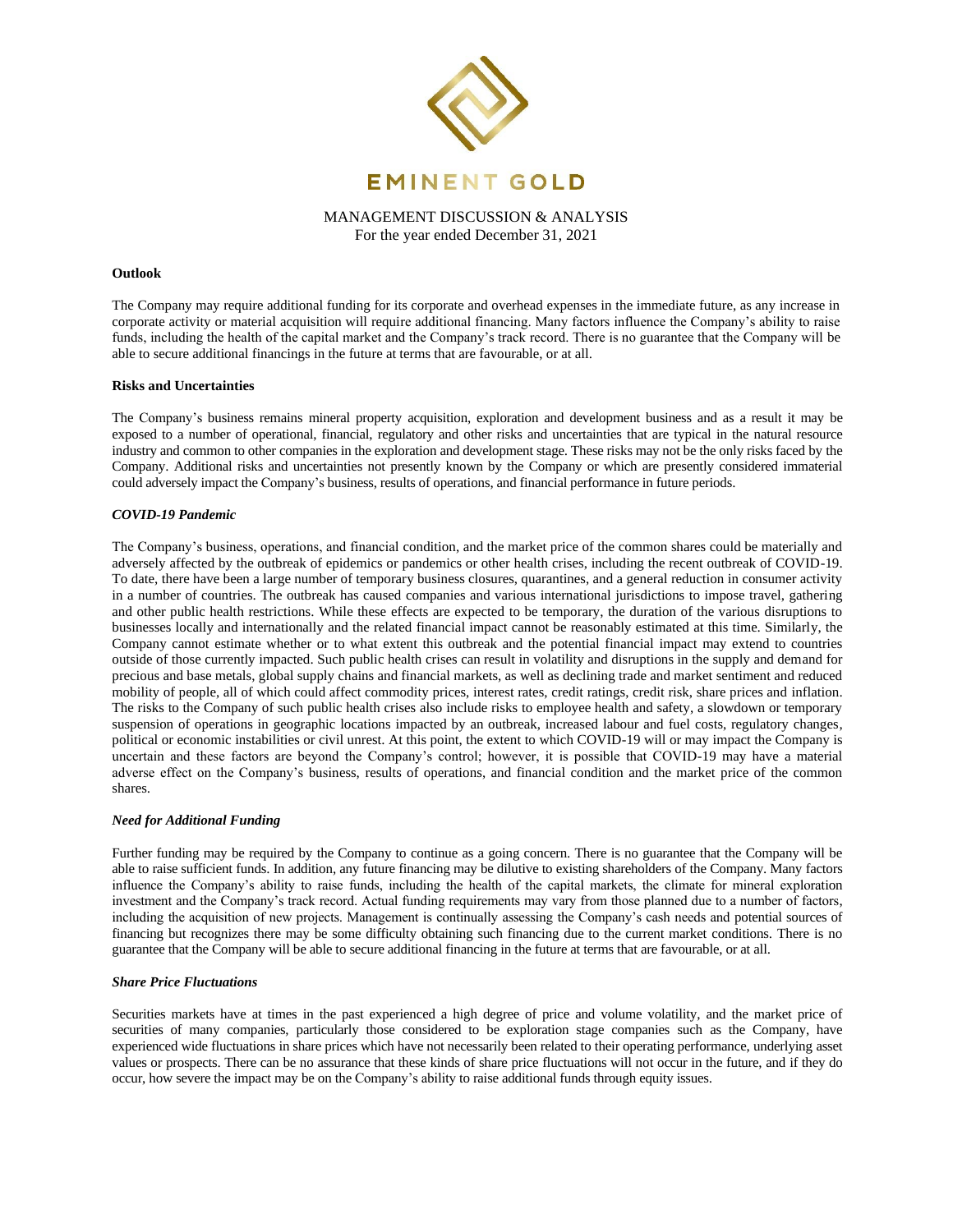

## *Exploration stage risks*

Exploration for mineral resources involves a high degree of risk, the cost of conducting programs may be substantial and the likelihood of success is difficult to assess.

Resource exploration and development is a highly speculative business, characterized by a number of significant risks including, but not limited to, unprofitable efforts resulting not only from the failure to discover mineral deposits but also from finding mineral deposits that, though present, are insufficient in quantity and quality to return a profit from production. Few exploration projects successfully achieve development due to factors that cannot be predicted or anticipated, and even one such factor may result in the economic viability of a project being detrimentally impacted such that it is neither feasible nor practical to proceed. The Company closely monitors its activities and those factors that could negatively impact it and employs experienced consultants and key management to assist in its risk management and to make timely decisions regarding future property expenditures.

Other risks associated with projects in the exploration and development stage which could cause delays or prohibit the progress of the overall project include delays in obtaining required government approvals and permits and the inability to obtain suitable or adequate machinery, equipment, road access, power or labour.

## *No Known Mineral Reserves or Mineral Resources*

There are no known bodies of commercial minerals on the Company's mineral properties. The exploration programs undertaken and proposed constitute an exploratory search for mineral resources and mineral reserves or programs to qualify identified mineralization as mineral reserves. There is no assurance that the Company will be successful in its search for mineral resources and mineral reserves.

## *Metal price risk*

The Company is exposed to commodity price risk. Declines in the market price of gold, base metals and other minerals may adversely affect the Company's ability to raise capital in order to fund its ongoing operations. Commodity price declines could also reduce the amount the Company would receive on the disposition of any its mineral property interests to a third party.

#### *Operating Hazards and Risks*

The Company's operations are subject to hazards and risks normally associated with the exploration of mineral properties, any of which could cause delays in the progress of the Company's exploration plans, damage to or destruction of property, loss of life and/or environmental damage. Some of these risks include, but are not limited to, unexpected or unusual geological formations; rock bursts, cave-ins, fires, flooding and earthquakes; unanticipated changes in metallurgical characteristics and mineral recovery, unanticipated ground or water conditions, industrial or labour disputes, hazardous weather conditions, cost overruns, land claims and other unforeseen events may occur. A combination of experience, knowledge and careful evaluation may not be able to overcome these risks.

The nature of these risks is such that liabilities might exceed any insurance policy limits, the liabilities and hazards might not be insurable or the Company might not elect to insure itself against such liabilities due to high premium costs or other factors. Such liabilities may have a materially adverse effect on the Company's financial condition and operations and could reduce or eliminate any future profitability and result in increased costs and a decline in the value of the securities of theCompany.

## *Environmental risk*

The Company seeks to operate within environmental protection standards that meet or exceed existing requirements in the country in which the Company operates. Present or future laws and regulations and third party opposition, however, may affect the Company's operations. Future environmental costs may increase due to changing requirements or costs associated with exploring, developing, operating and closing of mines. Programs may also be delayed or prohibited in certain areas. The costs of complying with changes in governmental regulations can negatively impact the Company's financial performance.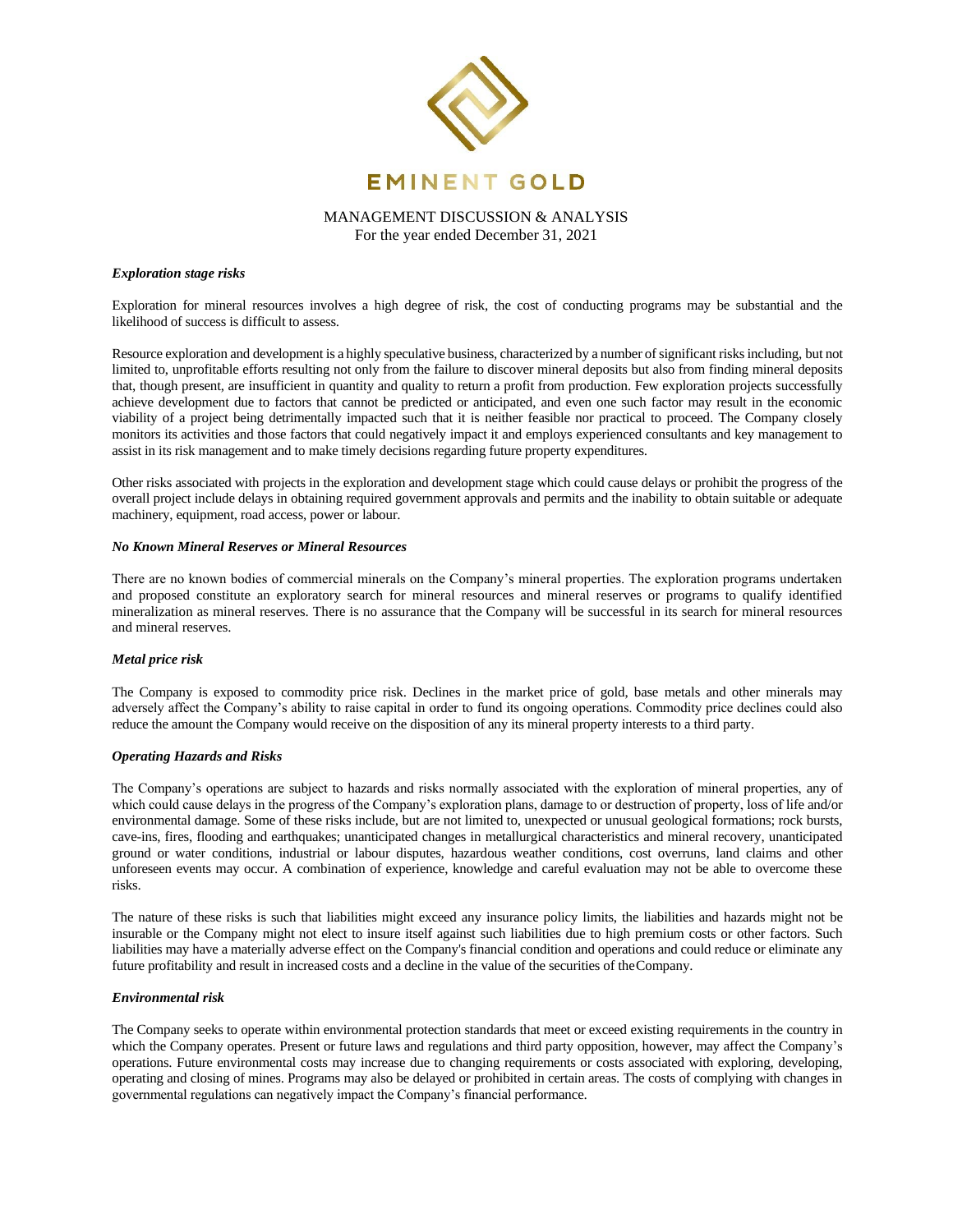

#### *Reliance on key personnel*

The success of the Company's operations and activities is dependent to a significant extent on the efforts and abilities of its senior management team, as well as outside contractors, experts and its partners. The loss of one or more members of senior management, key employees, contractors or partners, if not replaced, could have a material adverse effect on the Company's business, results of operations and financial performance.

## *Title to Properties*

Although the Company has or will receive title opinions for any material properties in which it has an interest, there is no guarantee that title to such properties will not be challenged or impugned. The Company's properties may be subject to prior unregistered agreements or transfers or indigenous land claims and title may be affected by unidentified or unknown defects. Title insurance is generally not available for mineral properties and the Company's ability to ensure that it has obtained secure claims to individual mineral properties or mining concessions may be constrained. A successful challenge to the Company's title to a property or to the precise area and location of a property could cause delays or stoppages to the Company's exploration activities or loss of the Company's rights to explore, develop and extract any ore on that property without reimbursement to the Company. Any such delays, stoppages or loss of title would likely have a material adverse effect on the Company's business, financial condition and results of operations.

#### *Conflicts of Interest*

The Company's directors and officers may serve as directors or officers, or may be associated with, other reporting companies, or have significant shareholdings in other companies. To the extent that such other companies may participate in business or asset acquisitions, dispositions, or ventures in which the Company may participate, the directors and officers of the Company may have a conflict of interest in negotiating and concluding on terms with respect to the transaction. If a conflict of interest arises, the Company will follow the provisions of the BC *Business Corporations Act* ("BCBCA") dealing with conflict of interest. These provisions state that where a director has such a conflict, that director must, at a meeting of the Company's directors, disclose his or her interest and refrain from voting on the matter unless otherwise permitted by the BCBCA. In accordance with the laws of the Province of British Columbia, the directors and officers of Eminent are required to act honestly, in good faith, and in the best interest of Eminent.

## *Substantial Expenditures Are Required*

Substantial expenditures are required to establish mineral reserves through drilling and the estimation of mineral reserves or mineral resources in accordance with the CIM Definition Standards. Although significant benefits may be derived from the discovery of a major mineralized deposit, the Company may not discover minerals in sufficient quantities or grades to justify a commercial mining operation and the funds required for development may not be obtained on a timely basis or may not be obtainable on terms acceptable to the Company. Estimates of mineral reserves and mineral resources can also be affected by environmental factors, unforeseen technical difficulties and unusual or unexpected geological formations. In addition, the grades of minerals ultimately mined may differ from those indicated by drilling results. Material changes in mineral reserve or mineral resource estimates, grades, stripping ratios or recovery rates may affect the economic viability of any project.

#### *Inaccurate Estimates*

Unless otherwise indicated, mineralization figures presented by the Company in filings with securities regulatory authorities, press releases and other public statements that may be made from time to time, are based upon estimates made by Company personnel and independent geologists. These estimates are inherently imprecise, as they depend upon geological interpretation and statistical inferences drawn from drilling and sampling analysis, which may prove to be unreliable. As a result, there can be no assurance that mineral resource or other mineralization figures or estimates of costs (including initial capital costs and initial capital intensity) and expenses will be accurate, nor that the resource mineralization could be mined or processed profitably.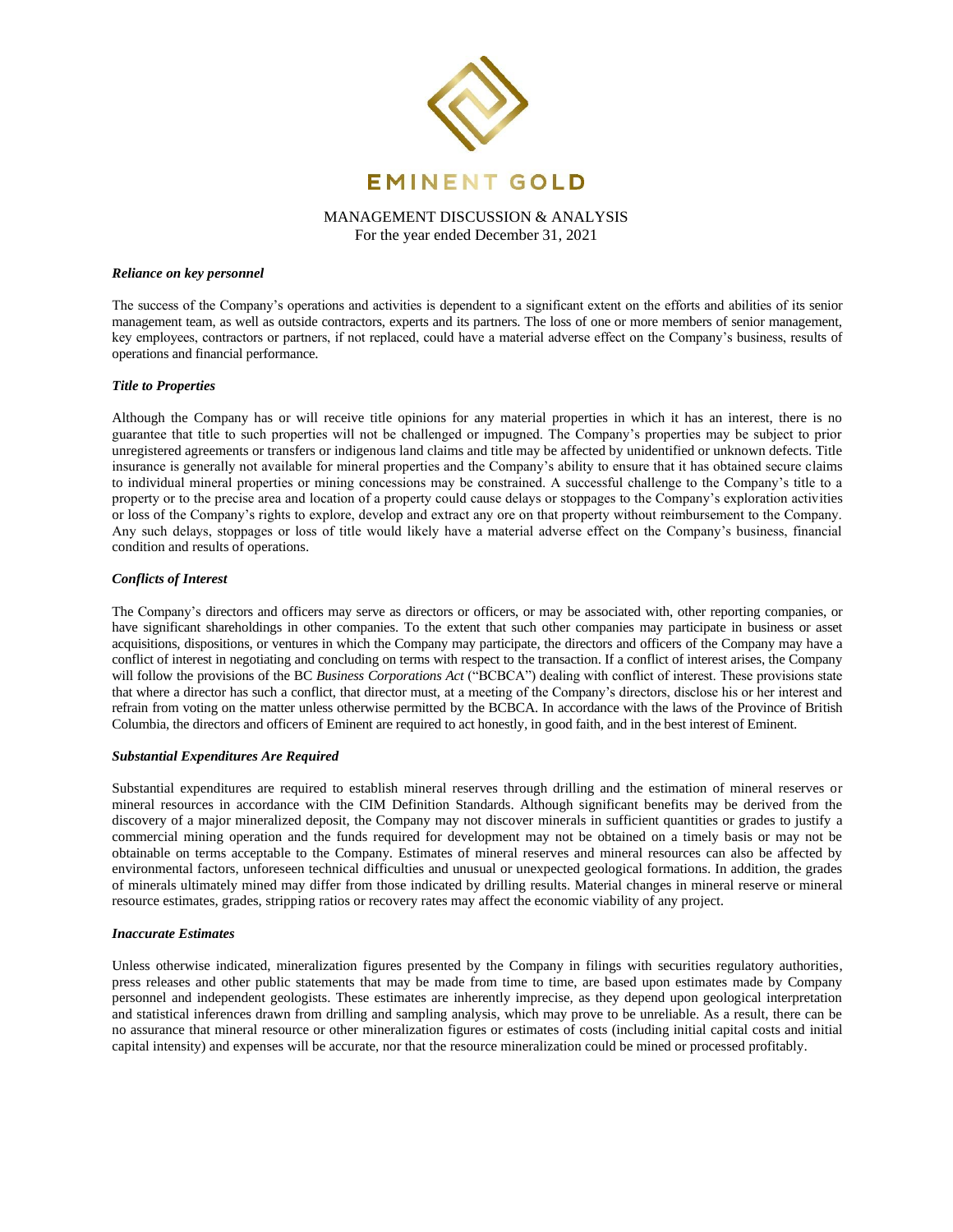

## *Governmental Regulation*

The Company's assets and activities are subject to extensive Canadian and US federal, provincial, state, territorial and local laws and regulations governing various matters, including, but not limited to: land access, use and ownership; water use; environmental protection; social consultation and investment; management and use of toxic substances and explosives; rights over and management of natural resources, including minerals and water; prospection, exploration, development and construction of mines, production and reclamation; exports and imports; taxation; mining royalties; restrictions on the movement of capital into and out of the United States (which could impact the Company's ability to repatriate funds to Canada); importation of equipment and goods; transportation; hiring practices and labour standards by the Company and contractors, as well as occupational health and safety, including mine safety; reporting requirements related to investment, social and environmental impacts, health and safety, and other matters; processes for preventing, controlling or halting artisanal or illegal mining activities; and historic and cultural preservation.

The costs and efforts associated with compliance with laws and regulations are already substantial and future laws and regulations, changes to existing laws and regulations or more stringent application and enforcement of current laws and regulations by governmental authorities, could cause additional expenses, capital expenditures, delays in the development of the Company's property, and even restrictions on or suspensions of Company operations. Moreover, these laws and regulations may allow governmental authorities and private parties to bring complaints or lawsuits against the Company based upon alleged damage to property and/or injury to persons resulting from the environmental, health and safety impacts of the Company's past and current operations, or possibly even actions or inaction by parties from whom the Company acquired its property, and could lead to the imposition of substantial financial judgments, fines, penalties or other civil or criminal sanctions.

It is challenging to comply strictly with all of the norms that apply to the Company. The Company retains competent and trained staff, professionals, attorneys and consultants in jurisdictions in which it does business; however, there is no certainty that both it and its contractors will continuously be compliant with all applicable laws and regulations. The failure to comply with all applicable norms could lead to financial restatements, fines, penalties and other material negative impacts on the Company.

## *Competitive Conditions*

The Company will actively compete for resource acquisitions, exploration leases, licenses, concessions, and skilled industry personnel with a substantial number of other mining companies, many of which have significantly greater financial resources than the Company. The Company's competitors will include major integrated mining companies and numerous other independent mining companies and individual producers and operators, some of which may have greater liquidity, greater access to credit and other financial resources, newer or more efficient equipment, lower cost structures, more effective risk management policies and procedures and/or greater ability than the Company to withstand losses. The Company's competitors may be able to respond more quickly to new laws or regulations or emerging technologies or devote greater resources to the expansion of their operations than the Company can. In addition, current and potential competitors may make strategic acquisitions or establish cooperative relationships among themselves or with third parties. Competition could adversely affect the Company's ability to acquire suitable new properties in the future. Competition could also affect the Company's ability to raise financing to fund the exploration and development of its properties or to hire qualified personnel. The Company may not be able to compete successfully against current and future competitors, and any failure to do so could have a material adverse effect on the Company's business, financial condition or results of operations.

## *Political Regulatory Risks*

Any changes in government policy may result in changes to laws affecting ownership of assets, exploration policies, monetary policies, taxation, rates of exchange, environmental regulations, labour relations and return of capital. This may affect both the Company's ability to undertake exploration and development activities in respect of present and future properties in the manner currently contemplated, as well as its ability to continue to explore, develop and operate those properties in which it has an interest or in respect of which it has obtained exploration and development rights to date. The possibility that future governments may adopt substantially different policies, which might extend to expropriation of assets, cannot be ruled out.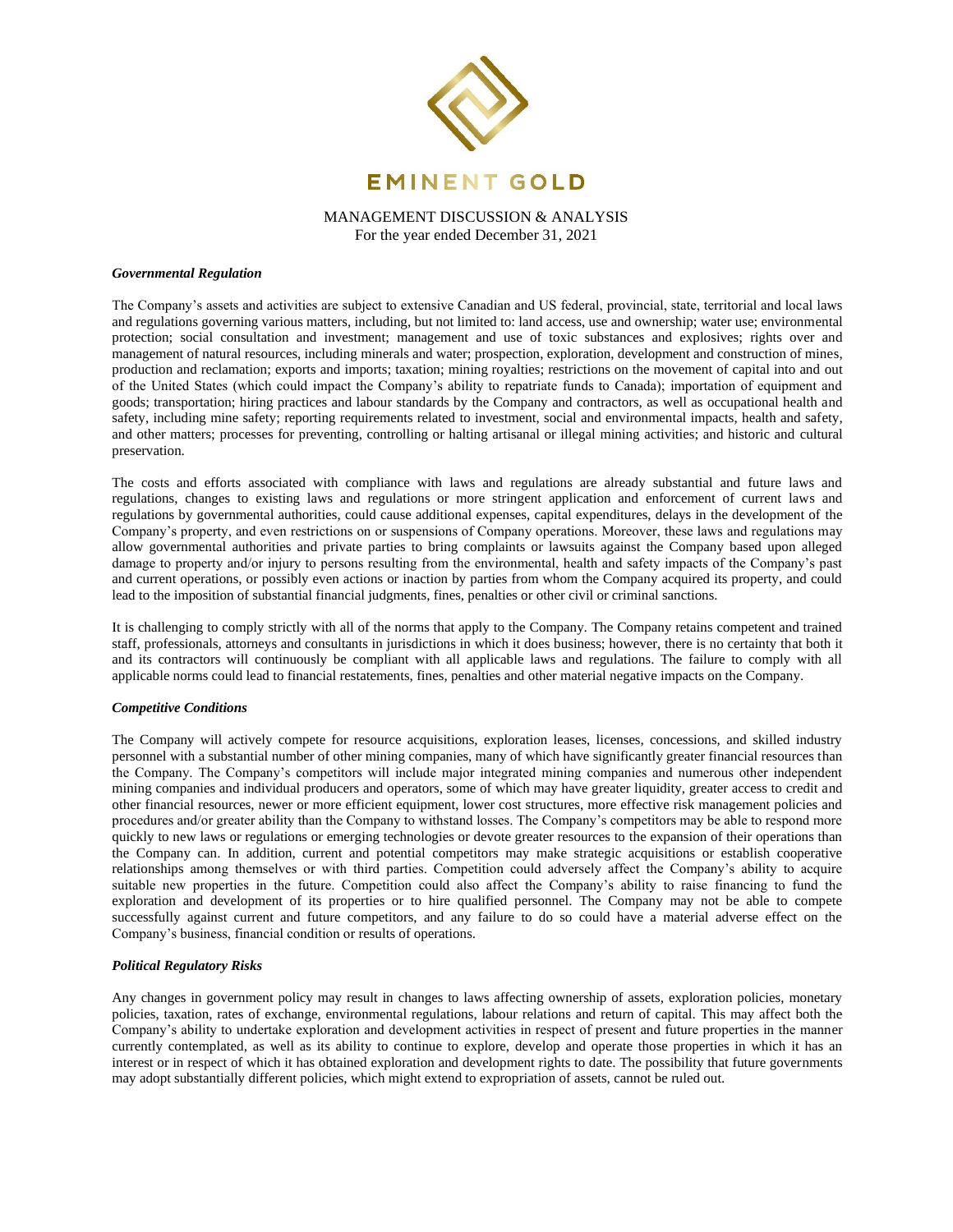

## *Acquisitions and Joint Ventures*

The Company will evaluate from time to time opportunities to acquire or enter into joint ventures in respect of mining assets and businesses. These acquisitions and joint ventures may be significant in size, may involve granting rights to third parties, may change the scale of the Company's business and may expose it to new geographic, political, operating, financial and geological risks. The Company's success in its acquisition and joint venture activities will depend on its ability to successfully negotiate arrangements, identify suitable acquisition and joint venture candidates and partners, acquire or enter into a joint venture with them on acceptable terms and integrate their operations successfully with those of the Company.

Any acquisitions or joint ventures would be accompanied by risks, such as the difficulty of assimilating the operations and personnel of any acquired companies; the potential disruption of the Company's ongoing business; the inability of management to maximize the financial and strategic position of the Company through the successful incorporation of acquired assets and businesses or joint ventures; additional expenses associated with amortization of acquired intangible assets; the maintenance of uniform standards, controls, procedures and policies; the impairment of relationships with employees, customers and contractors as a result of any integration of new management personnel; dilution of the Company's present shareholders or of its interests in its subsidiaries or assets as a result of the issuance of shares to pay for acquisitions or the decision to grant earning or other interests to a joint venture partner; and the potential unknown liabilities associated with acquired assets and businesses. There can be no assurance that the Company would be successful in overcoming these risks or any other problems encountered in connection with such acquisitions or joint ventures. There may be no right for shareholders to evaluate the merits or risks of any future acquisition or joint venture undertaken except as required by applicable laws and regulations.

## *Infrastructure*

Exploration, development and processing activities depend on adequate infrastructure. Reliable roads, bridges, power sources and water supply are important elements of infrastructure, which affect access, capital and operating costs. The lack of availability on acceptable terms or the delay in the availability of any one or more of these items could prevent or delay the exploration or development of the Company's mineral properties. If adequate infrastructure is not available in a timely manner, there can be no assurance that the exploration or development of the Company's mineral properties will be commenced or completed on a timely basis, if at all. Furthermore, unusual or infrequent weather phenomena, sabotage, government or other interference in the maintenance or provision of necessary infrastructure could adversely affect our operations. Failure to adequately meet these infrastructure requirements or changes in the cost of such requirements could affect the Company's ability to carry out exploration and future development operations and could have a material adverse effect on the Company's business, financial condition, results of operations, cash flows or prospects.

#### *Fluctuations in Foreign Currency Exchange Rates*

The Company reports its financial results and maintains its accounts in Canadian dollars. The Company's operations in the United States make it subject to foreign currency fluctuations and such fluctuations may materially affect the Company's financial position and results. The Company has not hedged its exposure to currency fluctuations.

## *Claims and Legal Proceedings*

The Company and/or its directors and officers may be subject to a variety of civil or other legal proceedings, with or without merit. From time to time in the ordinary course of its business, the Company may become involved in various legal proceedings, including commercial, employment and other litigation and claims, as well as governmental and other regulatory investigations and proceedings. Such matters can be time-consuming, divert management's attention and resources and cause the Company to incur significant expenses. Furthermore, because litigation is inherently unpredictable, the results of any such actions may have a material adverse effect on the Company's business, operating results or financial condition.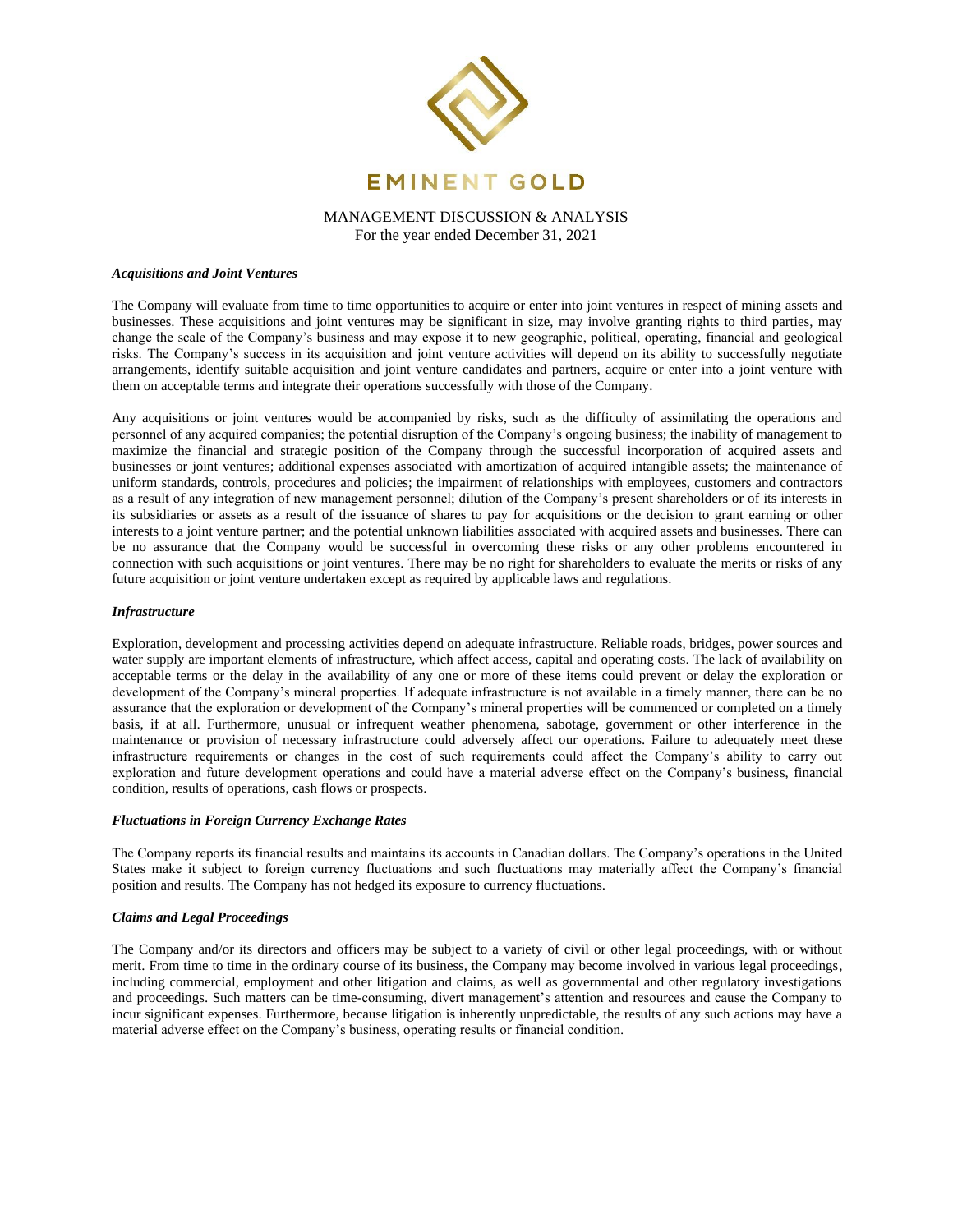

## *Going Concern Risk*

The Financial Statements have been prepared on a going concern basis under which an entity is considered to be able to realize its assets and satisfy its liabilities in the ordinary course of business. The assessment of the Company's ability to continue as a going concern and to raise sufficient funds to pay for its ongoing operating expenditures and meet its liabilities for the ensuing year involves significant judgment based on historical experience and other factors, including expectation of future events that are believed to be reasonable under the circumstances. The Company's future operations are dependent upon the identification and successful completion of equity or debt financings and the achievement of profitable operations at an indeterminate time in the future. There can be no assurances that the Company will be successful in completing equity or debt financings or in achieving profitability.

## *Information Systems and Cyber Security*

The Company's operations depend on information technology ("IT") systems. These IT systems could be subject to network disruptions caused by a variety of sources, including computer viruses, security breaches and cyber-attacks, as well as disruptions resulting from incidents such as cable cuts, damage to physical plants, natural disasters, terrorism, fire, power loss, vandalism and theft. The Company's operations also depend on the timely maintenance, upgrade and replacement of networks, equipment, IT systems and software, as well as pre-emptive expenses to mitigate the risks of failures. Any of these and other events could result in IT system failures, delays and/or increase in capital expenses. The failure of IT systems or a component of information systems could, depending on the nature of any such failure, adversely impact the Company's reputation and results of operations.

Although to date the Company has not experienced any material losses relating to cyber-attacks or other information security breaches, there can be no assurance that the Company will not incur such losses in the future. The Company's risk and exposure to these matters cannot be fully mitigated because of, among other things, the evolving nature of these threats. As a result, cyber security and the continued development and enhancement of controls, processes and practices designed to protect systems, computers, software, data and networks from attack, damage or unauthorized access remain a priority. As cyber threats continue to evolve, the Company may be required to expend additional resources to continue to modify or enhance protective measures or to investigate and remediate any security vulnerabilities.

## **CAUTIONARY NOTE REGARDING FORWARD-LOOKING INFORMATION**

This MD&A includes "forward-looking statements" and "forward-looking information" within the meaning of Canadian securities legislation. All statements included in this MD&A, other than statements of historical fact, are forward-looking statements. When used in this MD&A, words such as "may", "would", "could", "will", "intend", "expect", "believe", "plan", "anticipate", "estimate", "scheduled", "forecast", "predict", "foresee" and other similar terminology, or sentences/statements that certain actions, events or results "may", "could", "would", "might" or "will" be taken, occur or be achieved are intended to identify forward-looking statements, which, by their very nature, are not guarantees of the Company's future operational or financial performance.

These statements reflect the Company's current expectations regarding future events, performance and results, and is accurate only at the time of this MD&A and may be superseded by more current information. Forward-looking statements also involve known and unknown risks, uncertainties and other factors, which may cause the actual results, performance or achievements of the Company or its mineral projects to be materially different from any future results, performance or achievements expressed or implied by such forward looking statements or information.

In making such statements, the Company has made assumptions regarding, among other things: general business and economic conditions; the availability of additional, the supply and demand for, inventories of, and the level and volatility of the prices of metals; the timing and receipt of governmental permits and approvals; changes in regulations; political factors; the accuracy of the Company's interpretation of the geology of the Company's properties and prospective properties; the availability of equipment, skilled labour and services needed for the exploration of mineral properties; and currencyfluctuations.

Although the forward-looking statements or information contained in this MD&A are based upon what management of the Company believes are reasonable assumptions, the Company cannot assure investors that actual results will be consistent with these forwardlooking statements. They should not be read as guarantees of future performance or results. A number of factors could cause actual results to differ materially from the results discussed in the forward-looking statements, including, but not limited to: the factors discussed under "Risks and Uncertainties"; unanticipated changes in general business and economic conditions or conditions in the